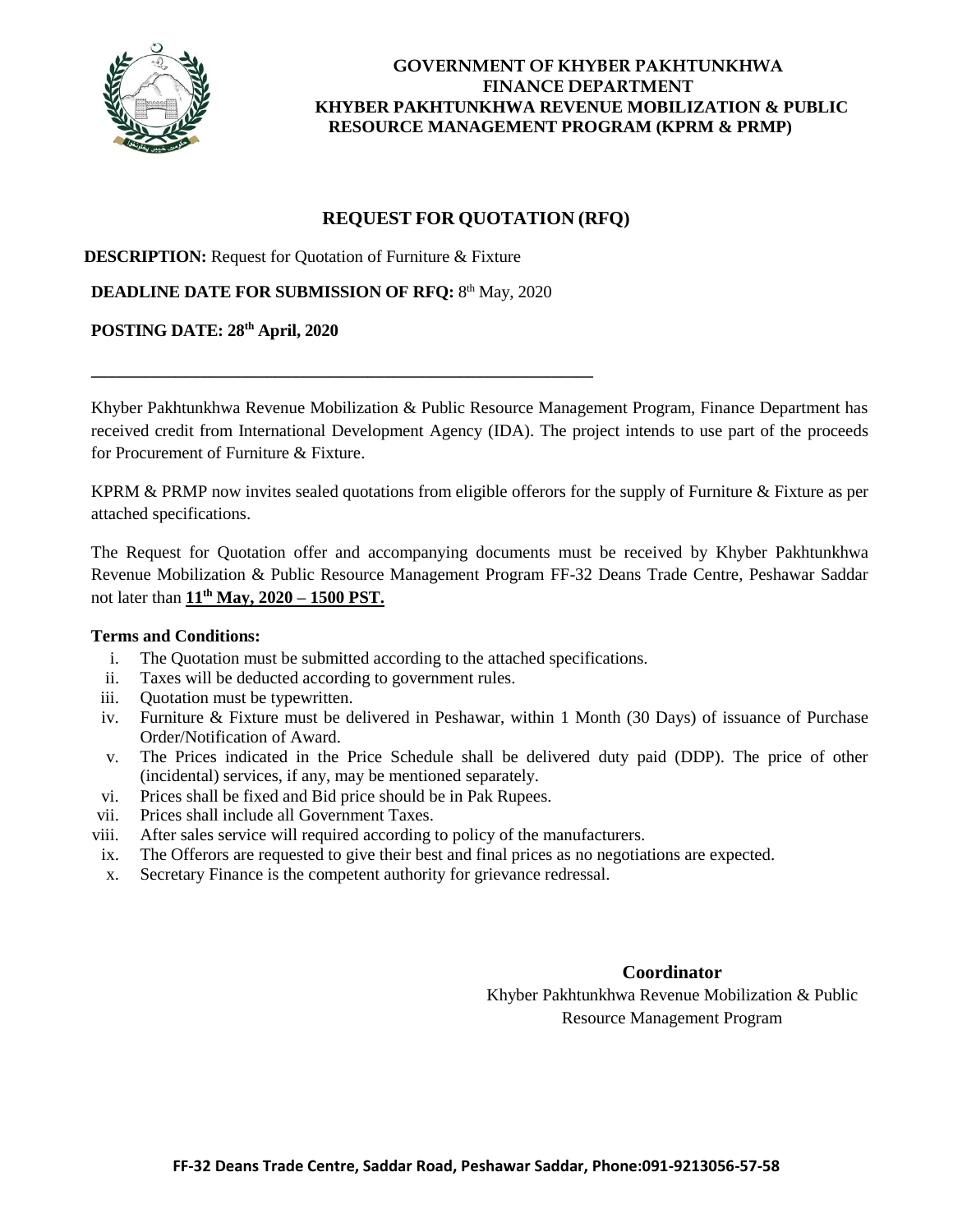

# **Technical Specification: Repair & Renovation Works for KPRM & PRMP**

| S.No.          | <b>ITEM</b>                    | <b>ITEM DETAIL SPECIFICATIONS</b>                                                                                                                                                                                                                                                                                                                                                                                                                                                                                                                                                                                                                 | <b>UNIT</b> | <b>QUANTITY</b> |
|----------------|--------------------------------|---------------------------------------------------------------------------------------------------------------------------------------------------------------------------------------------------------------------------------------------------------------------------------------------------------------------------------------------------------------------------------------------------------------------------------------------------------------------------------------------------------------------------------------------------------------------------------------------------------------------------------------------------|-------------|-----------------|
| 1              | <b>File Cabinet</b><br>(Floor) | Supply and fixing of 12-16inches deep file<br>cabinet (with different height, width and<br>length as per requirement of a specific<br>wall) made of imported Medium Desnsity<br>fiberboard (MDF) with imported                                                                                                                                                                                                                                                                                                                                                                                                                                    | No.         | 12              |
| $\overline{2}$ | Executive<br>Table             | Executive Table: Supply of (6x3 feet)<br>approx executive table including a side<br>rack made of imported Medium                                                                                                                                                                                                                                                                                                                                                                                                                                                                                                                                  | No.         | 02              |
| 3              | <b>Executive Rack</b>          | fabrication of executive File Shelf Double<br>Cabinets (Size: L72"xD17"xH81") made of<br>High Quality MDF Melamine in Matt finish<br>Dura lime Laminate Imported PVC edges<br>High quality Hardware and fixtures High<br>Quality Locks & Stainless chrome legs<br>H2.5" Zinc Alloy Brushed Furnished<br>Handles High Quality Imported                                                                                                                                                                                                                                                                                                             | No.         | 02              |
| 4              | <b>Console Table</b>           | Supply of (4x2x2.5 feet) office table<br>including a side rack made of imported<br>Medium Desnsity fiberboard (MDF) with<br>imported matt finished melamine pressed<br>on it; 32mm thick for table top, 16mm<br>thick for side rack top, 16 mm thick for<br>sides, shelves and shutters and 2mm thick<br>for side rack back wall respectively with<br>High Quality Imported PVC edge in<br>matching melamine texture and color<br>fixed with machine; one side leg made of<br>3/4" MDF OR 2x2 or 3x1 inches 18 gauge<br>MS pipe finished in poweder coating<br>including Imported Gliders, hinges, locks<br>and handels complete in all respects. | No.         | 02              |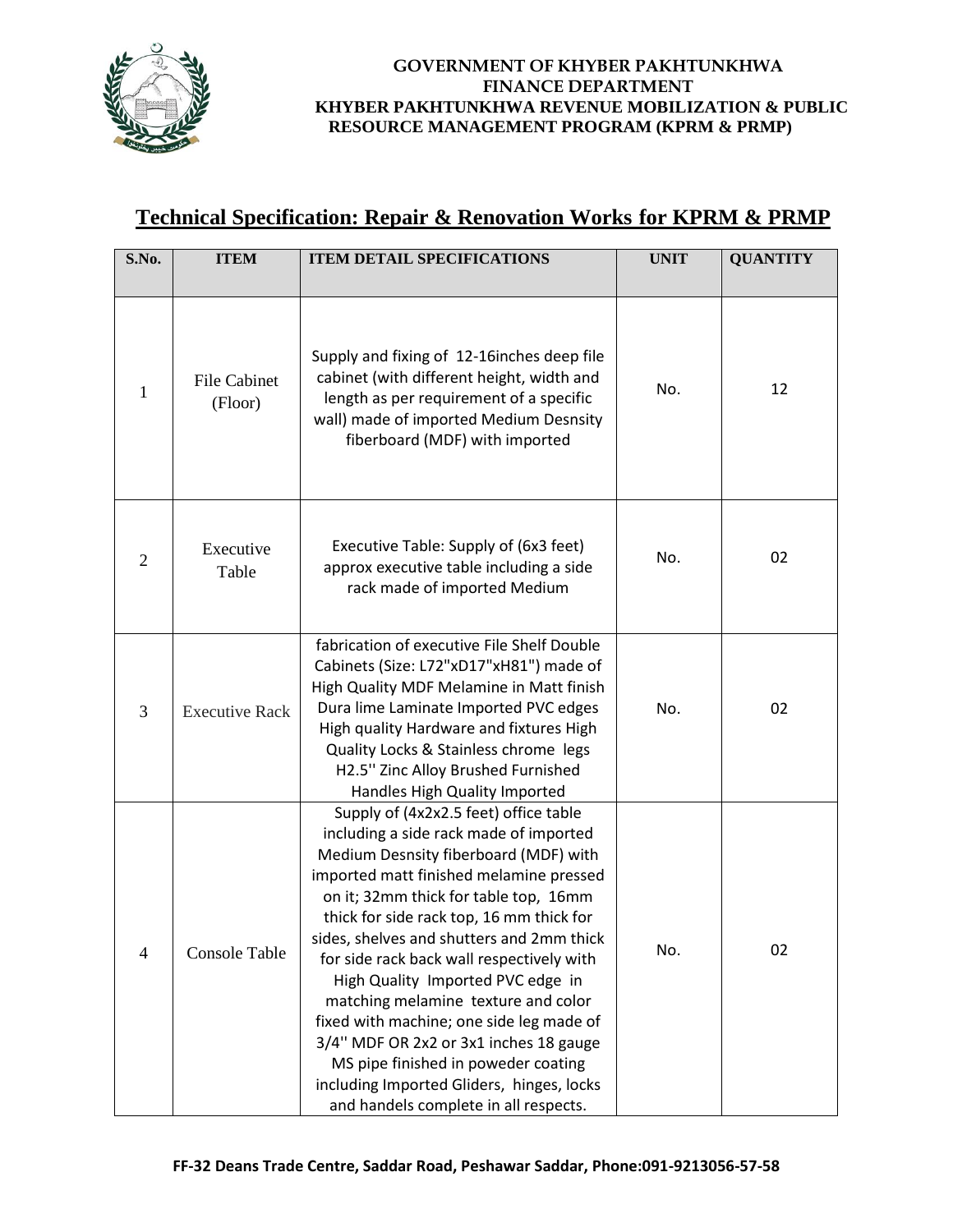

| 5              | Tea Cornor<br>Console       | Reception Counter: Supply or fabrication<br>of 6x2x3 feet counter made of 16mm thick<br>imported Medium Density Fiberboard<br>(MDF) sheet with 1st quality 10-12 mm<br>thick corian sheet fixed on it with drawer,<br>shutter and shelves including 1st quality<br>imported hardware complete in all<br>respects                                                                                                                                                       | No.       | 02 |
|----------------|-----------------------------|------------------------------------------------------------------------------------------------------------------------------------------------------------------------------------------------------------------------------------------------------------------------------------------------------------------------------------------------------------------------------------------------------------------------------------------------------------------------|-----------|----|
| 6              | Tea Cornor<br>(Side Rack)   | Tea Cornor (Side Rack)                                                                                                                                                                                                                                                                                                                                                                                                                                                 | No.       | 01 |
| $\overline{7}$ | Rack/Cabinet                | Rack/Cabinet                                                                                                                                                                                                                                                                                                                                                                                                                                                           | No.       | 01 |
| 8              | <b>TV Rack</b>              | <b>TV Rack</b>                                                                                                                                                                                                                                                                                                                                                                                                                                                         | No.       | 02 |
| 9              | Photocopier<br><b>Stand</b> | Fabrication of 4-5 feet wide<br>workstationincliudind shelves made of<br>imported Medium Desnsity fiberboard<br>(MDF) with imported matt finished<br>melamine pressed on it; 32mm thick for<br>top edge, 16 mm thick for sides, shelves<br>and shutters and 2mm thick for drawer<br>cabinet back wall respectively with High<br>Quality Imported PVC edge in matching<br>melamine texture and color fixed with<br>machine; Export Quality complete in all<br>respects. | No.       | 02 |
| 10             | <b>Meeting Table</b>        | Supply of Conference Table for 4 Persons<br>made of imported Medium Desnsity<br>fiberboard (MDF) with imported matt<br>finished melamine pressed on it; 32mm<br>thick for top with High Quality Imported<br>PVC edge in matching melamine texture<br>and color fixed with machine Imported<br>Gliders, Export Quality 18 gauge MS<br>Powder coated 2x2 or 3x1 inches) 18 gauge                                                                                         | <b>NO</b> | 01 |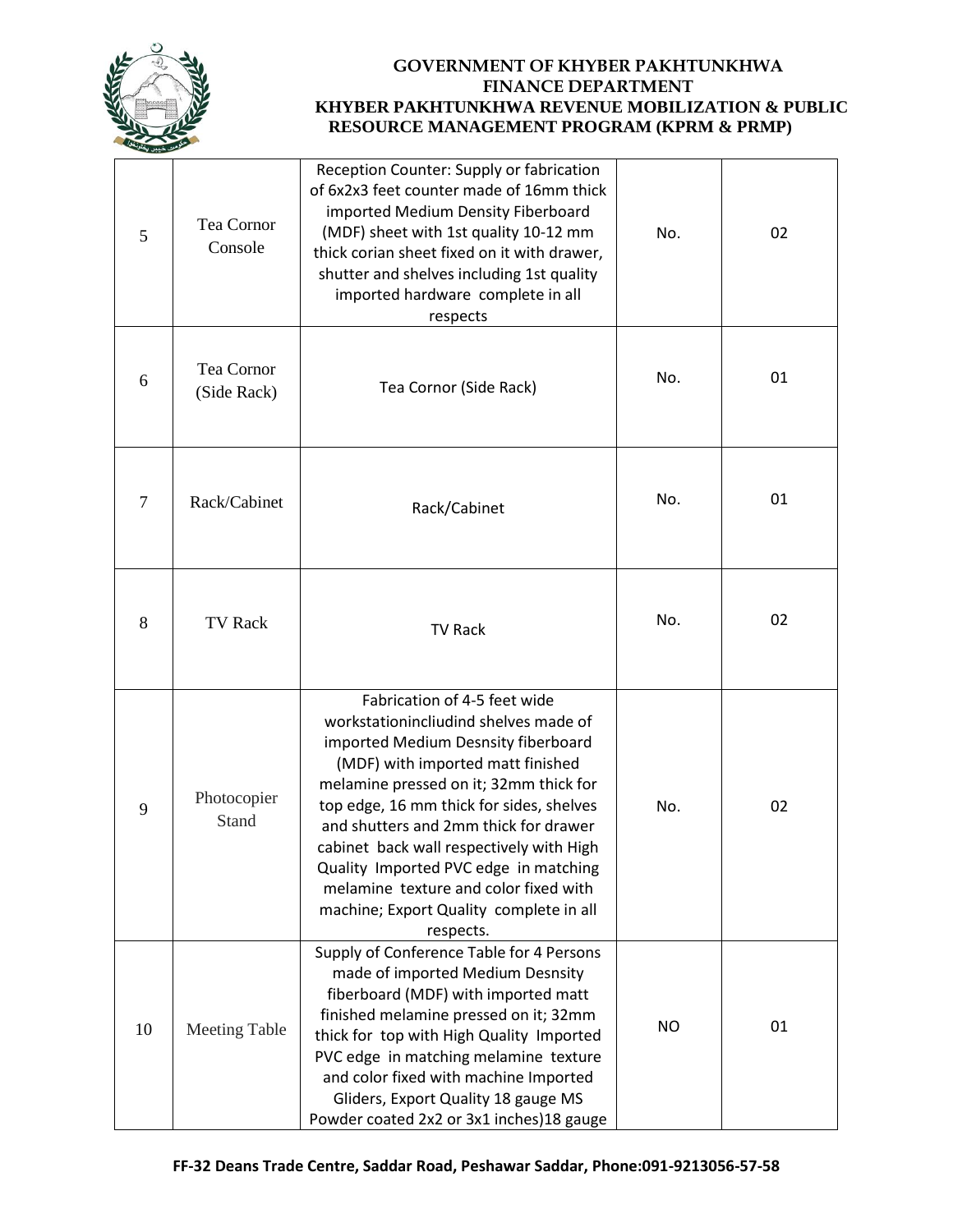

|    |                               | MS Leg Frame, High quality Hardware and<br>fixtures, Leatherette padding on top<br>complete in all respect along with 4<br>revolving chairs                                                                                                                                                                                                                                                                                                                         |     |    |
|----|-------------------------------|---------------------------------------------------------------------------------------------------------------------------------------------------------------------------------------------------------------------------------------------------------------------------------------------------------------------------------------------------------------------------------------------------------------------------------------------------------------------|-----|----|
| 11 | <b>Small Meeting</b><br>Table | Supply of Small round shaped Meeting<br>Table made of imported Medium Desnsity<br>fiberboard (MDF) with imported matt<br>finished melamine pressed on it; 25mm<br>thick for top with High Quality Imported<br>PVC edge in matching melamine texture<br>and color fixed with machine, Imported<br>Gliders, Export Quality 18 gauge MS (2x2<br>or square or round shaped Powder<br>coatedor or SS Leg Frame complete in all<br>respects along with 4 revolving chairs | No. | 01 |
| 12 | <b>Centre Table</b>           | Supply of 42x32 inches cornor Table. made<br>of imported Medium Desnsity fiberboard<br>(MDF) with imported matt finished<br>melamine pressed on it; 25mm thick for<br>top with High Quality Imported PVC edge<br>in matching melamine texture and color<br>fixed wih machine, Imported Gliders,<br>Export Quality 18 gauge MS (2x2 or square<br>or round shaped Powder coatedor SS Leg<br>Framecomplete in all respects                                             | No. | 02 |
| 13 | Coffee Table<br>Set           | Supply of 18x18 inches cornor Table. made<br>of imported Medium Desnsity fiberboard<br>(MDF) with imported matt finished<br>melamine pressed on it; 25mm thick for<br>top with High Quality Imported PVC edge<br>in matching melamine texture and color<br>fixed wih machine, Imported Gliders,<br>Export Quality 18 gauge MS (2x2 or square<br>or round shaped Powder coatedor SS Leg<br>Framecomplete in all respects                                             | No. | 02 |